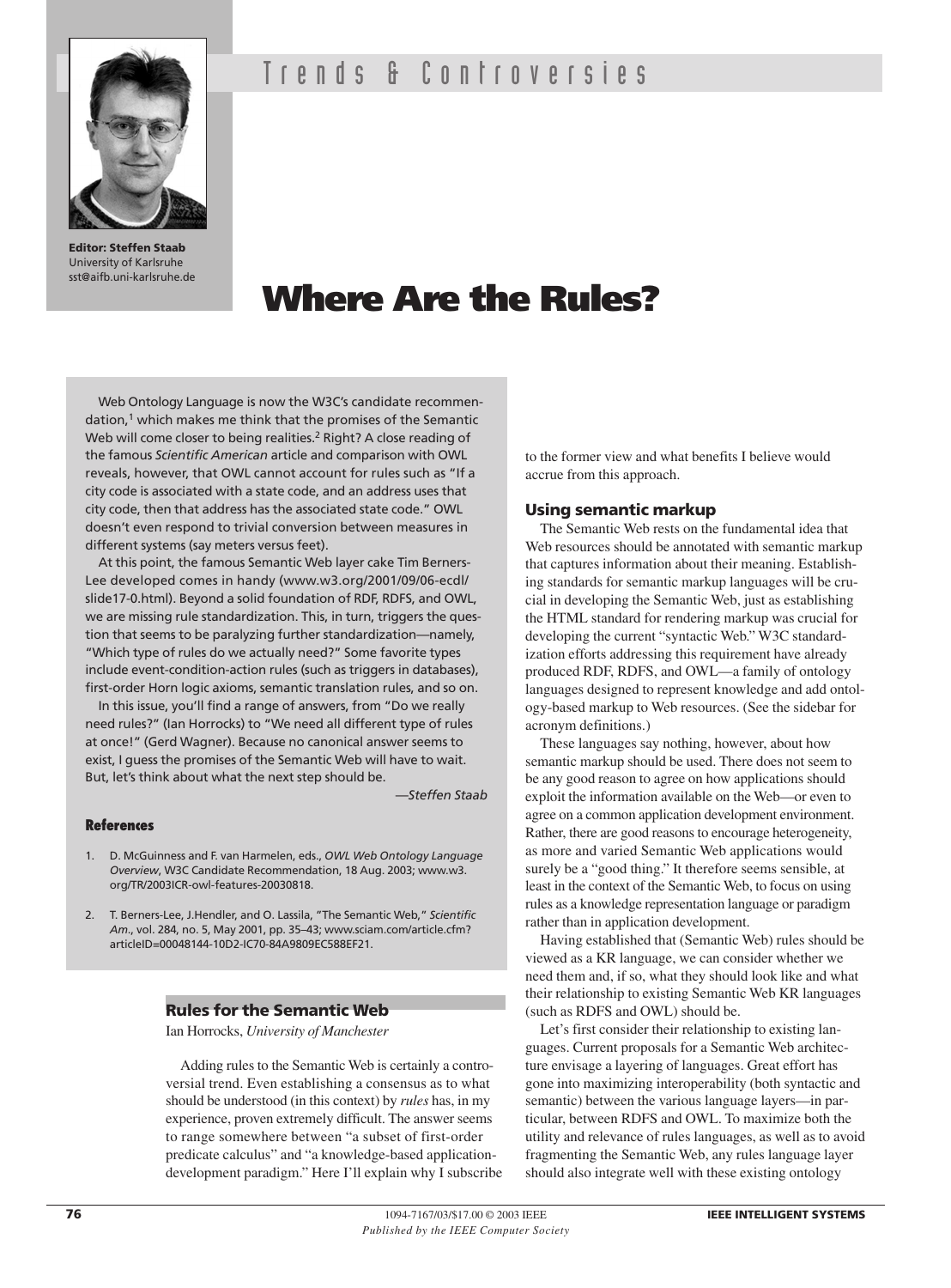languages. We can best achieve this by giving it a first-order style semantics compatible with those of RDF and OWL (and not the minimal Herbrand model semantics often employed by rules languages). That is, a rule of the form  $A(x) \leftarrow B(x)$  should be interpreted as equivalent to the first-order predicate calculus (FOPC) sentence ∀*x*  $B(x) \rightarrow A(x)$ . Not only would this maximize compatibility with existing ontology languages, but it would also facilitate further compatible extensions up to and including full FOPC.

Under such semantics, we can view rules simply as another subset of FOPC—in fact, one closely corresponding with Horn logic. We can easily show that such a language has a substantial overlap with OWL-DL<sup>1</sup> and that it includes the whole "first-order subset" of RDFS.<sup>1,2</sup> Classes and properties would then be equivalent to unary and binary predicates, respectively, and a rule of the form  $A(x) \leftarrow B(x)$  would obviously be equivalent to the RDFS/OWL-DL axiom SubClassOf $(A B)$ .<sup>3</sup> We can also transform more complex rules containing conjunctions and negations of unary predicates, as well as some rules containing binary predicates, into equivalent OWL-DL axioms. For example, the rule *D*(*y*) ← *C*(*x*) ∧ *R*(*x*, *y*) is equivalent to the OWL-DL axiom

#### SubClassOf(C restriction (R allValuesFrom(D))).

What rules should look like is clearly of far less importance than their meaning. An XMLbased syntax as specified in RuleML would be a perfectly reasonable choice. An RDFbased syntax would also be possible, although as with OWL this would no doubt prove rather cumbersome and lead to similar problems if we sought correspondence between the semantics of the rules themselves and of the RDF triples used to encode their syntax.4

#### **Do we need a rules language?**

Having established that the semantics of rules should be that of Horn logic and that their syntax is relatively unimportant, let's now look at the first question I raised: Does the Semantic Web need a rules language at all? As we have seen, we can easily transform many rules into OWL-DL axioms, so perhaps we should simply view rules as an alternative syntax for OWL-DL—one that we could easily implement in suitable user interfaces. While this approach would be useful in help-

## Common Terms

| <b>CLIPS</b>    | C Language Integrated Production System                |
|-----------------|--------------------------------------------------------|
| <b>DAML+OIL</b> | DARPA Agent Markup Language (ontology inference layer) |
| DL              | description logic                                      |
| <b>FOL</b>      | first-order logic                                      |
| <b>JESS</b>     | Java Expert Systems Shell                              |
| <b>KR</b>       | knowledge representation                               |
| <b>OWL</b>      | Web Ontology Language                                  |
| <b>RDF</b>      | <b>Resource Description Framework</b>                  |
| <b>RDFS</b>     | <b>RDF Schema</b>                                      |
| <b>SQL</b>      | Structured Query Language                              |
|                 |                                                        |

ing those familiar with rules to use languages like OWL-DL, rules clearly capture information that we *cannot* represent in OWL-DL.

Even apart from their obvious ability to deal with higher arity predicates, rules provide more expressive power with respect to binary predicates (properties)—for example, allowing one property to be inferred from a composition of others. A well-known example is the assertion that the composition of "parent" and "brother" should imply "uncle"—that is, uncle(*x*, *z*)  $\leftarrow$  parent(*x*, *y*)  $\land$ brother(*y, z*), a relationship that can't be captured using OWL. This kind of relationship between properties (binary predicates) is quite common and would certainly be useful in applications as varied as medical terminologies and Web service descriptions. Unfortunately, adding this kind of rule to OWL-DL would lead to the undecidability of key inference problems, such as consistency (although recent research has shown how we can extend DL in this direction while still retaining decidability<sup>5</sup>).

To sum up, if the Semantic Web needs rules at all, it needs them as a KR language that is semantically compatible with existing ontology languages. Although OWL-DL can already capture many kinds of rule (and vice versa), a full Horn clause rules language would add useful expressive power. The combination of Horn rules and OWL-DL leads to undecidability, but we might be willing to pay this price in some applications. Although undecidable, the combined language might still exhibit better computational behavior than full FOPC.

#### **References**

1. B.N. Grosof et al., "Description Logic Programs: Combining Logic Programs with Description Logic," *Proc. 12th Int'l World Wide Web Conf.* (WWW 2003), ACM Press,

2003, pp. 48–57; http://www2003.org/cdrom/ papers/refereed/p117/p117-grosof.html.

- 2. I. Horrocks and P.F. Patel-Schneider, "Three Theses of Representation in the Semantic Web," *Proc. 12th Int'l World Wide Web Conf*. (WWW 2003), ACM Press, 2003, pp. 39–47; http://www2003.org/cdrom/papers/refereed/ p050/p50-horrocks.html.
- 3. P.F. Patel-Schneider, P. Hayes, and I. Horrocks, "OWL Web Ontology Language Semantics and Abstract Syntax," Mar. 2003; www.w3.org/TR/owl-semantics.
- 4. P.F. Patel-Schneider and D. Fensel, "Layering the Semantic Web: Problems and Directions," *Proc. 1st Int'l Semantic Web Conf.*, Springer-Verlag, 2002, pp. 16–29.
- 5. I. Horrocks and U. Sattler, "Decidability of SHIQ with Complex Role Inclusion Axioms," *Proc. 18th Int'l Joint Conf. Artificial Intelligence* (IJCAI 03), AAAI Press, 2003, pp. 343–348.

#### **It Rules!**

Jürgen Angele, *Ontoprise GmbH*

The World Wide Web is the largest knowledge base ever built; you can find all kinds of information on it. Making even parts of the Web interpretable by computers would drastically revolutionize current business processes and even create new business models. This is the goal of the next-generation Web: the Semantic Web.

To make information interpretable by computers, an appropriate KR formalism must represent it. (See the sidebar for a definition of this and other acronyms.) For this purpose, so-called ontologies represent a special domain's knowledge. Emerging standards for ontology languages are RDF and OWL. RDFS is a simple, conceptual language that supports classes with binary relationships to other classes, hierarchies of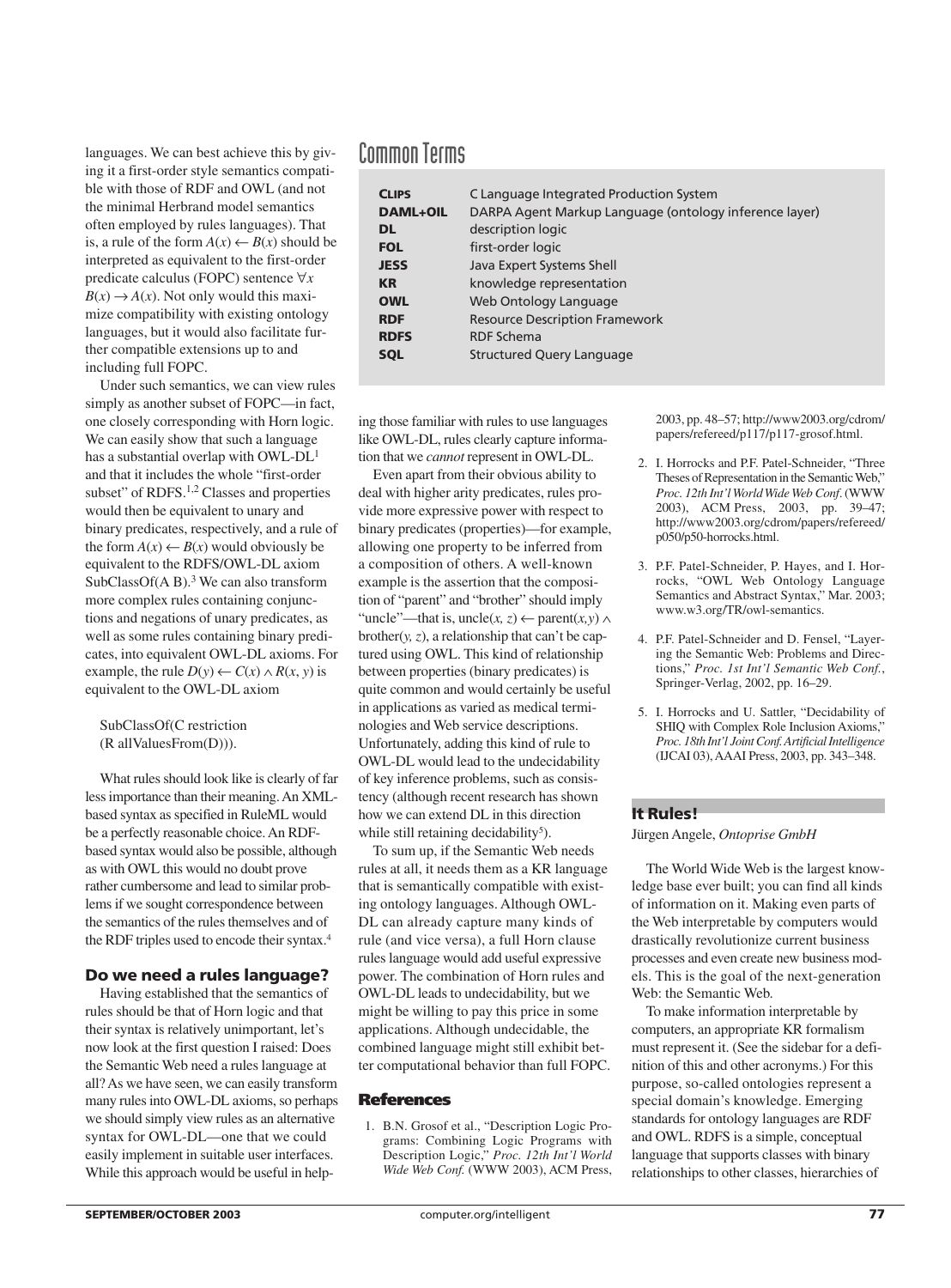classes and relationships with attribute inheritance, and instances of classes. OWL adds DL primitives to RDFS.1

In all our ontology projects, numerous instances play a crucial role. In contrast to the schema information ontologies provide, instances represent the real content of information. This is similar to databases where the schema only provides information about the data's structure and constraints, but the content of tables in the relational case gives the important information. Most domains require relations between objects that are much more complex than simple binary relations can express. In the Halo project (www.projecthalo.com), my colleagues and I recently developed an ontology for chemistry that represents information such as "If, in an aqueous solution, ion A and ion B recombine to a new substance C, and C isn't soluble in water, then the chemical reaction looks like  $A + B \rightarrow "C."$  The basis for this complex relation between A, B, and C is numerous different chemical substances and ions and their properties. So far, it's impossible to represent such complex relations in OWL, and we don't foresee being able to infer such complex relations using OWL extensions with a reasonable performance. On the other hand, rules might easily express complex relations such as the example just given. For example, our Halo ontology contains some 400 rules about such chemical interactions, and there are evaluation engines such as XSB (http://xsb.sourceforge.net) or Onto-Broker<sup>2</sup> that very efficiently evaluate rules.

What properties does such a rule language require? It must have a clear and declarative semantics. Experience in expert systems shows that production rule systems have obscure behavior and so are hard to maintain. Predicate logics provide a good basis for such a rule language. While Prolog is an often-cited basis for predicate logics, primitives such as assert, cut, fail, and so forth make Prolog more like a production rule system than a declarative KR language.

The rule language's expressive power must be sufficient. The language has to support function symbols and negation. For an object-oriented representation function in particular, symbols are mandatory because of their ability to give object identities a logical semantics.

A rule language must seamlessly integrate into the OO paradigm provided by RDFS or OWL. This means that there must be an OO syntax to access the concepts and

their relationships and instances and their relations. The syntax of pure predicate logic syntax is inadequate because flat predicates alone represent all relations.

For a rule language, constructing highperformance reasoning engines must be feasible given the state-of-the-art knowledge about evaluating ontologies with rules. So, reasoning's performance on numerous instances is really crucial because, as I already mentioned, it's the most frequent necessity in enterprise-scale, ontologybased applications such as Web services.

Some languages and systems that satisfy these requirements are already available. The first system to integrate RDFS and rules was SILRI (Simple Logic-based RDF Interpreter). The SILRI engine adds F-logic rules<sup>3</sup> to RDFS ontologies. F-logic has an OO syntax and is based on a declarative semantics. OntoBroker and FLORA<sup>4</sup> are examples of efficient F-logic implementations. TRIPLE is a recent variant of F-logic that has simpler syntax but still satisfies the mentioned requirements.5

A combination of OWL and rules is in discussion. Most primitives of OWL are translatable to a Horn rule-based representation.6 In ontologies translated from OWL to Horn, logic reasoners based on Horn logics are much faster than OWL reasoners on the original model.<sup>6</sup> On the other hand, some primitives remain based on subsumption in OWL that might be important for tasks—such as ontology aligning and ontology integration—that can't easily be translated into Horn logics. The challenge for standardizing an ontology language is to combine the advantages of both paradigms with a common understandable syntax and a clear declarative semantics.

#### **References**

- 1. F. Baader et al., *The Description Logic Handbook*, Cambridge Univ. Press, 2001.
- 2. S. Decker et al., "OntoBroker: Ontology Based Access to Distributed and Semi-Structured Information," *Database Semantics: Semantic Issues in Multimedia Systems*, Kluwer Academic, 1998, pp. 351–369.
- 3. M. Kifer, G. Lausen, and J. Wu, "Logical Foundations of Object-Oriented and Frame-Based Languages,'' *J. ACM*, vol. 42, no. 4, July 1995, pp. 741–843.
- 4. G. Yang and M. Kifer, "FLORA: Implementing an Efficient DOOD System Using a Tabling Logic Engine," *Computational Logic—CL 2000*, LNAI 1861, Springer-

Verlag, 2000, pp. 1078–1093.

- 5. S. Decker and M. Sintek, "TRIPLE—A Query, Inference, and Transformation Language for the Semantic Web," *The Semantic Web— ISWC 2002*, LNCS 2,342, Springer-Verlag, 2002, pp. 364-378.
- 6. B.N. Grosof et al., "Description Logic Programs: Combining Logic Programs with Description Logic," *Proc. 12th Int'l World Wide Web Conf.* (WWW 03), Int'l World Wide Web Conf. Committee, 2003, pp. 48–57.

#### **Semantic Rules**

Stefan Decker, *Information Sciences Institute*

#### **Motivations**

Not surprisingly, everyone perceives the Semantic Web in a different way. One view is that it's about semantics, and semantics is about KR. (See the sidebar for a definition of this and other acronyms.) So, you could believe that all that's required to make the Semantic Web a reality is rehashing the existing work on KR and providing it with a fashionable syntax (XML suits it just fine), and—voilà—the Semantic Web is born. The problem with this view is that it's hard to see why everybody should suddenly start doing KR.

Another view—maybe a more practical one—is that the Semantic Web is about overcoming the syntax of data so that users and developers can concentrate on the semantics of information. This means that languages and tools for the Semantic Web must be oriented on practical problems rather than generic KR tasks. That is, they should make it easier and cheaper to publish, understand, use, and reuse data and services on the Web in an interoperable, scalable way. Languages that help define how different data sets and vocabularies relate to each other are necessary; they provide the glue between (distributed) information systems and data sets.

This view also has consequences for designing rule languages for the Semantic Web: no magic bullet exists for driving down cost to establish interoperability. Currently it's still an art that usually involves a programmer and a lot of time. Although establishing interoperability by writing code works fine on a small scale (for example, to establish interoperability between two companies), it doesn't scale to the Semantic Web, which requires dynamic interoperation among many information providers.

To attack that problem, writing rules to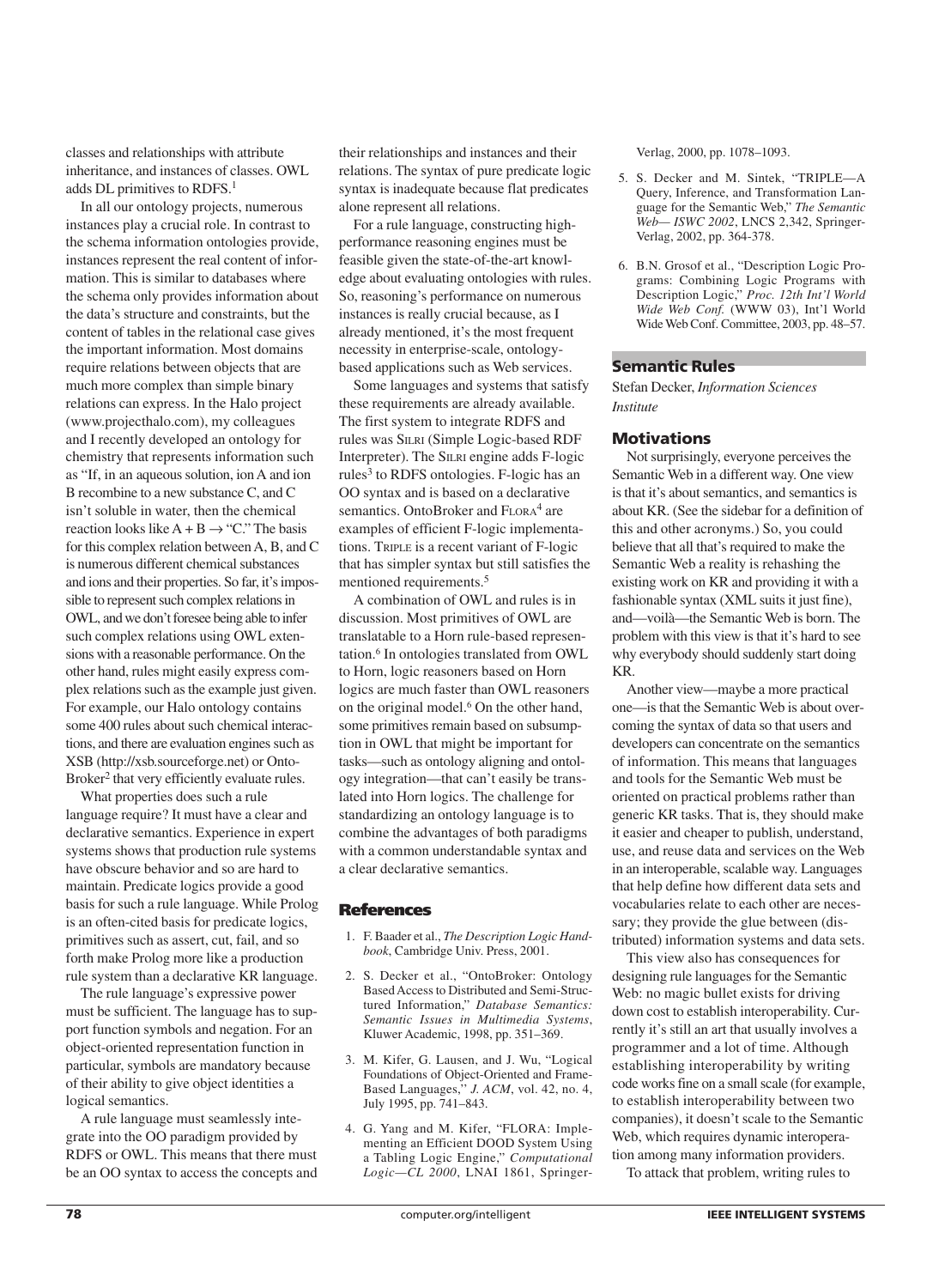establish interoperation is usually faster and cheaper than writing program code (for example, in Java) because rules aren't burdened with the details of general programming languages. Rules provide benefits over a software product's life cycle; they are simpler to write than code, more concise, and easier to understand, share, and maintain.

Standardizing such a rule language has several benefits. The standardization makes it feasible for consumers as well as vendors of rule engines to invest into the infrastructure. It also enables competition to drive innovation because you can compare different rule engines implementing the same standard. And last but not least, it simplifies interoperation by rule sharing. Because rule engine users can now exchange the rules on how to achieve interoperability, they can also share in the development (and thus cost) of interoperation rules.

#### **Implications**

I can derive several requirements and implications from the scenario that a rule language should serve as a data transformation and glue language.

A rule language for mission-critical tasks needs a defined semantics (as a basis for implementation) and efficient evaluation mechanisms. Deductive databases and logic programming provide a solid, applicationdriven, performance-oriented background and numerous techniques and mechanisms.

A data transformation rule language must be based on the lowest common denominator. In the Semantic Web's case it's RDF, which means a rule language has to support RDF querying, derivation, transformation, and generation. Support for RDF implies more requirements, such as support for namespaces, XML querying, and the ability to reason with distributed data and thus contexts in which the data appears.

Expressing declarative statements about how data must be transformed requires KR mechanisms, because defining these rules is essentially capturing knowledge about how to achieve interoperability. The logic programming community has investigated these mechanisms. Applicable mechanisms include nonmonotonic negation, $\frac{1}{1}$  explicit negation,<sup>2</sup> Lloyd-Topor transformation,<sup>3</sup> object orientation (F-logic,<sup>4</sup> for example), and preference mechanisms. The need to apply KR principles also implies that SQL isn't an ideal basis for such a query and rule language: a KR language must be understandable to not only computers but also humans. It should be have a concise, appealing syntax. Any SQL-based syntax for RDF rules makes it cumbersome to express all but the most trivial relationships and dependencies between data items.

Different modeling languages are already or will be defined on top of RDF, such as OWL, RDF-S, UML, and Topic Maps. A rule language must be able to query and reason not only with plain RDF but also with the semantics of modeling languages. Because a fixed set of modeling languages doesn't exist (and new modeling languages are invented every day), a rule language must be able to cope flexibly with the semantics of modeling languages. An RDF query and rule language lacking this ability needs a language-specific query and inference system for each modeling, shifting the effort from integrating data to integrating query and inference systems.

#### **Realization**

Realizing the rule language I've outlined requires different efforts. A working group must define the language's syntax and semantics in such a way that convinces opensource and commercial developers to invest their time and money. My colleagues and I have worked toward such a language by developing TRIPLE (an RDF query, interface, and transformation language), $5$  which fulfills many of the requirements mentioned earlier. More developments are necessary, and efforts such as FORUM (http://forum. semanticweb.org) can be the next step and deliver a crucial piece of infrastructure for the Semantic Web.

#### **Usage**

The existence of a fairly easy, deployable, and usable rule language implementation will likely have an effect comparable to the first Web browser. It offered immediate gratification by delivering nicely formatted HTML pages created for the Web, providing an incentive to create pages others could view. By creating and exploiting a network effect, the rule language could potentially get people to use and integrate Web data in their applications, which in turn provides an incentive for information providers to create and publish data.

#### **References**

1. G. Brewka and J. Dix, "Knowledge Representation with Logic Programs,"

*Logic Programming and Knowledge Representation*, LNAI 1471, Springer-Verlag, 1998, pp. 1–51.

- 2. C. Baral and M. Gefond, "Logic Programming and Knowledge Representation," *J. Logic Programming*, vols. 19–20, 1994, pp. 73–148.
- 3. J.W. Lloyd and R.W Topor, "Making Prolog More Expressive," *J. Logic Programming*, vol. 3, 1984, pp. 225–240.
- 4. M. Kifer, G. Lausen, and J. Wu, "Logical Foundations of Object-Oriented and Frame-Based Languages," *J. ACM*, vol. 42, no. 4, July 1995, pp. 741–843.
- 5. M. Sintek and S. Decker, "TRIPLE—A Query, Inference, and Transformation Language for the Semantic Web," *The Semantic Web–ISWC 2002*, LNCS 2342, Springer-Verlag, pp. 364–378.

### **The Semantic Web Needs a Logic for Rules and Objects**

Michael Kifer, *Stony Brook University*

OWL specifies basic semantic information in a standardized, machine-processible way. (See the sidebar for a definition of this and other acronyms.) However, the key here is the word "basic." OWL is mainly the language of facts and constraints, and the main type of inference it supports is what is provided by DL—namely, subsumption. If the Semantic Web were all about subsumption, then I would say that it is much ado about nothing. For the Web to exhibit intelligence that draws on the semantic information encoded in ontologies, more powerful declarative languages are needed. Otherwise, most of the so-called knowledge will stay encoded in Java or C programs, and the would-be promise of the Semantic Web will be wasted.

To realize the Semantic Web's full potential, we need another semantic layer, which, in my mind, should be a rule language. What kind of rule language? Triggers? Forwardchaining systems based on the RETE algorithm, such as OPS5 or CLIPS? I don't think so. The logical semantics of these languages is suspect. Even operationally, forwardfiring rules are hard to control, and this paradigm is not readily amenable to modular, top-down program development. Although these types of rules are widely used, the reason, I believe, has more to do with their wide availability, easy implementation, and good integration with Java.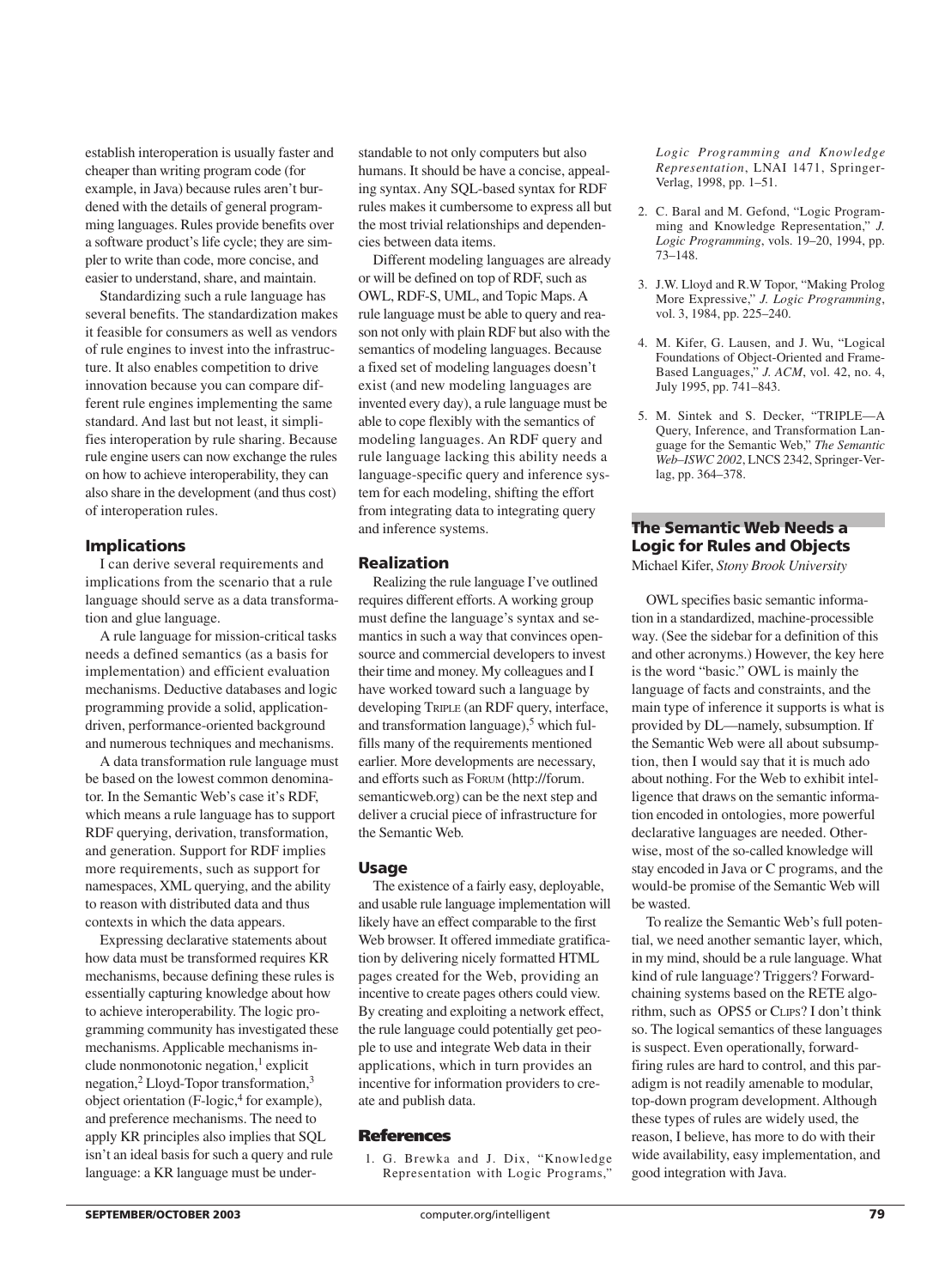My own analysis of several applications built using forward-firing systems shows that programmers often try to simulate Prolog-style top-down inference through ingenious techniques for controlling rule firing—unfortunately, at the expense of clarity. I remember seeing a sample program in an ancient (mid 80s) CLIPS manual, which contained (for that particular example) the main elements of the well-known Magic Sets method.1 The author tried to show readers how to efficiently solve the problem at hand. For all I know, this example might be older than the first incarnation of the Magic Sets method. This imitation of the workings of Prolog is a good example of the effort that might be required to make productive use of forward-firing systems.

If programmers of the forward-firing systems are trying to imitate Prolog, why not use Prolog in the first place? "Pure" Prolog is firmly based on FOL and provides a solid paradigm for top-down program development. However, several key problems were responsible for Prolog's lack of success, including these:

- The control structure in Prolog programs is only marginally better than that of OPS5-like systems. At the same time, Prolog's language is more complex, and, to take advantage of its power, you must resort to numerous nonlogical features.
- Prolog lacks native support for complex objects and object-oriented programming. The support for metaprogramming (an important requirement on the Web) is powerful but ad hoc and nonlogical.

Fortunately, significant progress has been made on both of these issues. First, crosspollination between the research in deductive databases and logic programming gave birth to the Magic Sets method and, perhaps more important, to its top-down counterpart, the tabled evaluation techniques for logic programs.2 I believe that the invention of the tabling method was more important, because it offered a way to capitalize on the vast experience accumulated by the implementers of WAM-based Prolog engines. XSB (http://xsb.sourceforge.net) was the first, most complete, and best-known system of this kind. This system largely solves the first problem, as it enables declarative programming using logic without undue worry about the operational semantics of the underlying engine.

The development of F-logic solved the second problem. F-logic extends classical predicate logic with complex objects and most of the typical elements of the OO paradigm.3 F-logic is related to logic-based OO modeling and programming in the same way that predicate calculus is to standard logic programming. Recent systems such as FLORA-2 (http://flora.sourceforge. net), Triple (http:// triple.semanticweb.org), and the commercial OntoBroker (http://www.ontoprise.de) attest to the viability of F-logic-based languages.

These solutions make Prolog-style rule languages more accessible to the average user. In the future, I envision that this access will be mediated by a variety of tools that would target different categories of users: naive users (who will use only simple rules), nonprogrammer knowledge engineers (who will be exposed to simple rules as well as to F-logic's OO features), and, finally, programmers (who would have full access to the rule language). Eventually, various extensions will be added to this rule language, such as those needed to support contradictory and probabilistic knowledge. This vision is consistent with the ongoing effort around RuleML (www.ruleml.org), which tries to develop a single, extensible XML-based syntactic framework for capturing different varieties of rules.

#### **References**

- 1. F. Bancilhon et al., "Magic Sets and Other Strange Ways to Implement Logic Programs,'' *Proc. 5th ACM SIGACT-SIGMOD Symp. Principles of Database Systems*, ACM Press, 1986, pp. 1–16.
- 2. H. Tamaki and T. Sato, "OLD Resolution with Tabulation," *Proc. 3rd Int'l Conf. Logic Programming* (ICLP 86), LNCS 225, Springer-Verlag, pp. 84–98.
- 3. M. Kifer, G. Lausen, and J. Wu, "Logical Foundations of Object-Oriented and Frame-Based Languages,'' *J. ACM*, vol. 42, no. 4, July 1995, pp. 741–843.

#### **Rules and RuleML in the Semantic Web**

Benjamin Grosof, *MIT Sloan School of Management*

Over the last two and a half years, the Semantic Web community has reached a broad consensus that the Semantic Web vision includes not only ontologies in the manner of W3C's OWL, but also rules. (See the sidebar for a definition of this and other acronyms.)

#### **The leading approach to Semantic Web rules**

RuleML, an XML markup language for rules based on declarative logic programs, has emerged as the leading standardization approach to rules for the Semantic Web. I cofounded and cochair the RuleML Initiative, which aims to enable Web-based interoperability between heterogeneous rule systems and applications. I also cochair the closely related DAML Rules effort, which is currently the main focus of the Joint Committee that developed DAML+OIL, OWL's close predecessor.

#### **Declarative KR**

Standards should be founded on techniques that are well established at a research level. The only approach to making the Semantic Web be "semantic" that is well understood—and well accepted—from a substantial body of previous research is to found it on *declarative KR*. RuleML, like OWL and RDF, shares this approach. Each of these languages starts with an underlying declarative KR, which has an associated semantics, then adds *Webized* syntax.

I mean declarative here in the sense of (AI) KR theory. A given set of premises entails a set of sanctioned conclusions, independent of inferencing control strategy or procedural aspects. For example, those sanctioned conclusions are independent of whether the inferencing direction is backward (goal-directed query answering) or forward (data driven). Employing declarative KR greatly facilitates reuse, and multiple kinds of uses, of knowledge. It lets a knowledge-based application (that is, agent) anticipate precisely and completely the meaning another agent will draw from the communicated (or shared) knowledge. In particular, declarative rules, as compared to general-purpose program code, provide a relatively high level of conceptual abstraction that helps nonprogrammers understand, specify, and dynamically modify and merge them. They are executable, but you can manage them as data, separate from code.

Webized here means using the Web's overall open spirit and its standards suite particularly XML, URIs (uniform resource identifiers), and namespaces—to support multiauthored, widely distributed knowledge modules. RuleML initially empha-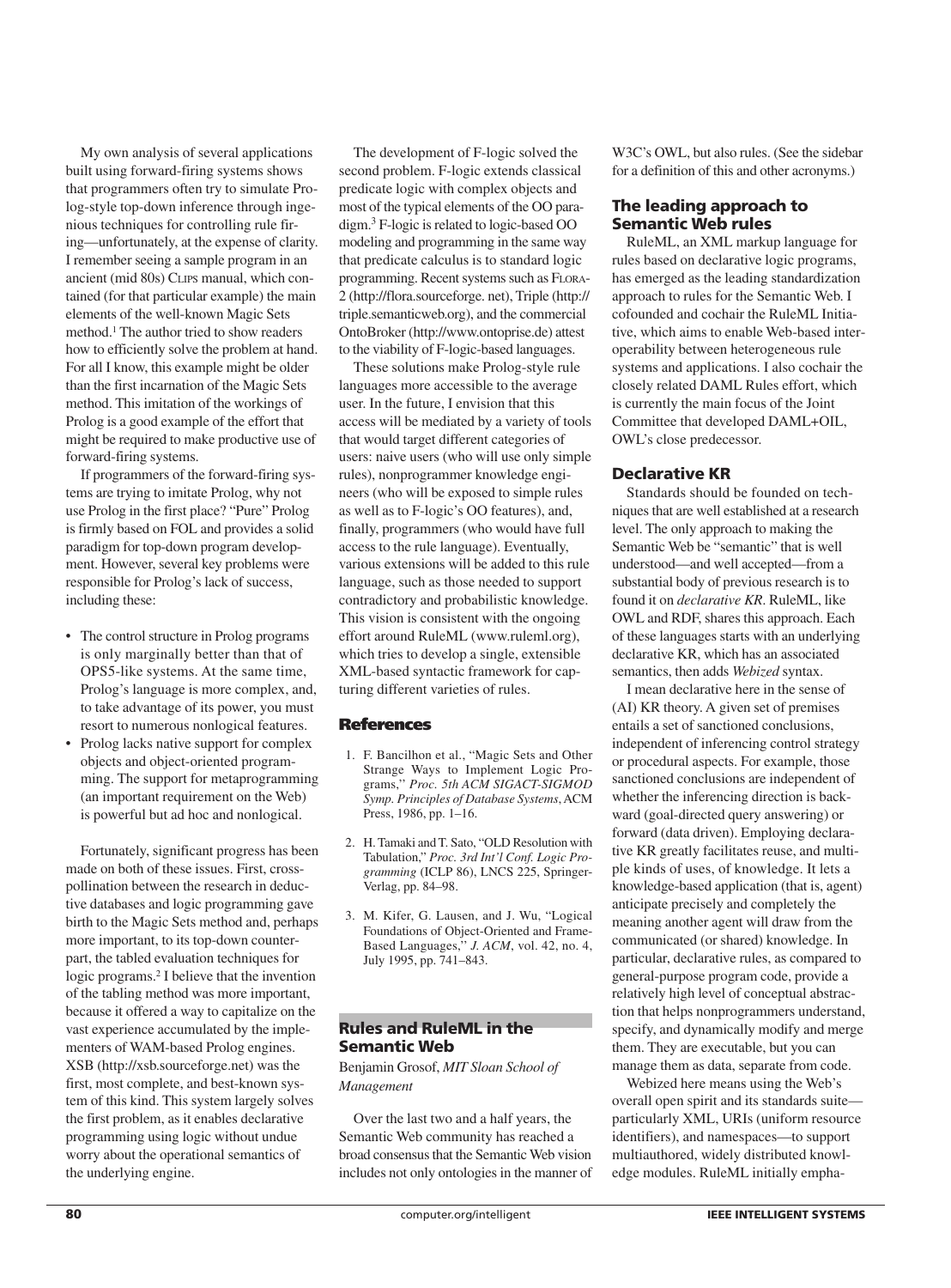sized XML as the syntax form to facilitate building tools for translation and inferencing. RuleML has since added an RDF syntax and a human-oriented string syntax (as well as an abstract syntax that bridges all these). However, for rules, as for ontologies, the most crucial design choice is that of underlying fundamental KR.

#### **Commercially important rule systems**

Four families of rule systems are the most currently commercially important (CCI) ones: SQL relational databases, Prolog, production rules—such as OPS5, CLIPS, and JESS—and event-condition-action (ECA) rules. You'll often find these kinds of rules embedded in systems built using objectoriented programming languages (such as C++ and Java). These rule systems are often used for business process connectors or workflow, and they've achieved growing commercial presence since the 1980s, with manifold diverse e-business applications today. Hundreds of thousands of developers and millions of IT users are familiar with one or more of these CCI families—especially SQL and, to a lesser extent, Prolog, including through academic training. (Likewise, many are familiar with Horn FOL.)

#### **Declarative logic programs as shared KR**

RuleML takes as a prime requirement that a Semantic Web rules language must support interoperability among rule-using applications (agents) that use heterogeneous members of these CCI rule systems. A key observation underpinning RuleML's design rationale is that these four families all have a common core abstraction: the declarative *logic programs* (LP**)** KR*.* RuleML has, accordingly, started with this KR.

In particular, the Datalog Horn case of LP is RuleML's kernel expressiveness. A relatively simple core that all four CCI families share, this case is the most well-studied LP subset and is logically monotonic. It's a subset of classical FOL (and a moderate weakening of Datalog Horn FOL: conclusions are essentially restricted to ground atoms). Datalog Horn LP is also the heart of SQL—that is, of relational algebra. It is computationally tractable (polynomial-time inferencing, given a bounded number of logical variables per rule), which enables practical scalability and inferential completeness. Datalog here means that logical functions (beyond zero arity) are prohibited.

#### **Nonmonotonicity and procedural attachments**

To this kernel, RuleML evolutionarily adds a family of extensions for various expressive features and restrictions—according to established research and driven by applications needs. Extensions that enable nonmonotonicity and procedural attachments are especially important. *Negation-as-failure* is a nonmonotonic feature that exists in all the CCI families and is heavily used in all of them except SQL. LP with NAF ("ordinary" or "normal" LP) has been well studied. I have proposed the design of two other major features, both heavily used in all the CCI families, which the RuleML Initiative is currently discussing. The first is the nonmonotonic feature of *prioritized conflict handling*. Examples include priority between rules in Prolog based on static rule sequence, dynamically computed priorities among rules in production rule and ECA rule systems, inheritance with exceptions, and updating in databases (where more recent assertions override previous ones).

The second feature is procedural attachments, to perform *actions* triggered by drawing conclusions and to perform *queries* when testing rule antecedent conditions. The *Situated Courteous* extension of LP (SCLP),<sup>1</sup> which I have developed, includes all three features (NAF, prioritized conflict handling, procedural attachments). It's declarative and preserves tractability. However, it's not as well studied as ordinary LP. RuleML also defines several other expressive extensions and expressive restrictions.

#### **Classical logic is not enough**

The first major attempt at standardizing a declarative KR for knowledge interchange was the Knowledge Interchange Format. Used primarily for research systems, KIF basically preceded the Web. KIF and its close successor (Simple) CommonLogic an early phase standards effort—are based on the underlying KR of FOL, which is popular among mathematicians. However, FOL fundamentally lacks the ability to express nonmonotonicity or procedural attachments, and (beyond LP) has thus not become widely deployed for commercial applications partly owing also to its intractability.

#### **Supporting LP's overlap with classical logic**

LP and FOL overlap, but not completely. So do LP and OWL's underlying DL KR,

which is a subset of FOL. It's important to support non-LP FOL (for example, material implications between complex formulas) as an additional direction of expressiveness for rules. For example, this is useful in the Description Logic Programs approach<sup>2</sup> that my colleagues and I have developed to combine the semantics of LP and DL, where RuleML LP rules refer to or import ontological knowledge from OWL DL (for example, class definitions or property predicates). The Lloyd-Topor transformation provides a rich expressive LP extension that is tractably reducible to ordinary LP.3 Limited classical ("strong") negation is another such extension.1 CommonLogic and LP RuleML can and should share syntax as well as semantics to a great extent. RuleML has led the development of such Webized syntax. Indeed, it would be reasonable to treat, and develop, Common-Logic as part of the RuleML family.

#### **Challenges and exciting opportunities in services**

Rules promise to be useful in various new Semantic Web services applications—for example, our work on e-contracts, financial knowledge integration, and travel packages. Much more than ontologies, rules can actually do stuff. However, achieving the full vision of Semantic Web rules will require more research. We must further understand how LP relates to DL and FOL and how to reconceive rule KR as essentially highly distributed, especially when featuring nonmonotonicity, procedural attachments, and events. We need more KRs closely related to rules—notably, probabilistic, inductive, and constraint-based—for the full Semantic Web vision, yet few have addressed these in standardization efforts.

#### **References**

- 1. B. Grosof, Y. Labrou, and H. Chan, "A Declarative Approach to Business Rules in Contracts: Courteous Logic Programs in XML," *Proc. 1st ACM Conf. Electronic Commerce* (EC 99), ACM Press, 1999.
- 2. B. Grosof et al., "Description Logic Programs: Combining Logic Programs with Description Logic," *Proc. 12th Int'l World Wide Web Conf.* (WWW 2003), ACM Press, 2003.
- 3. J. Lloyd, *Foundations of Logic Programming*, Springer-Verlag, 1987.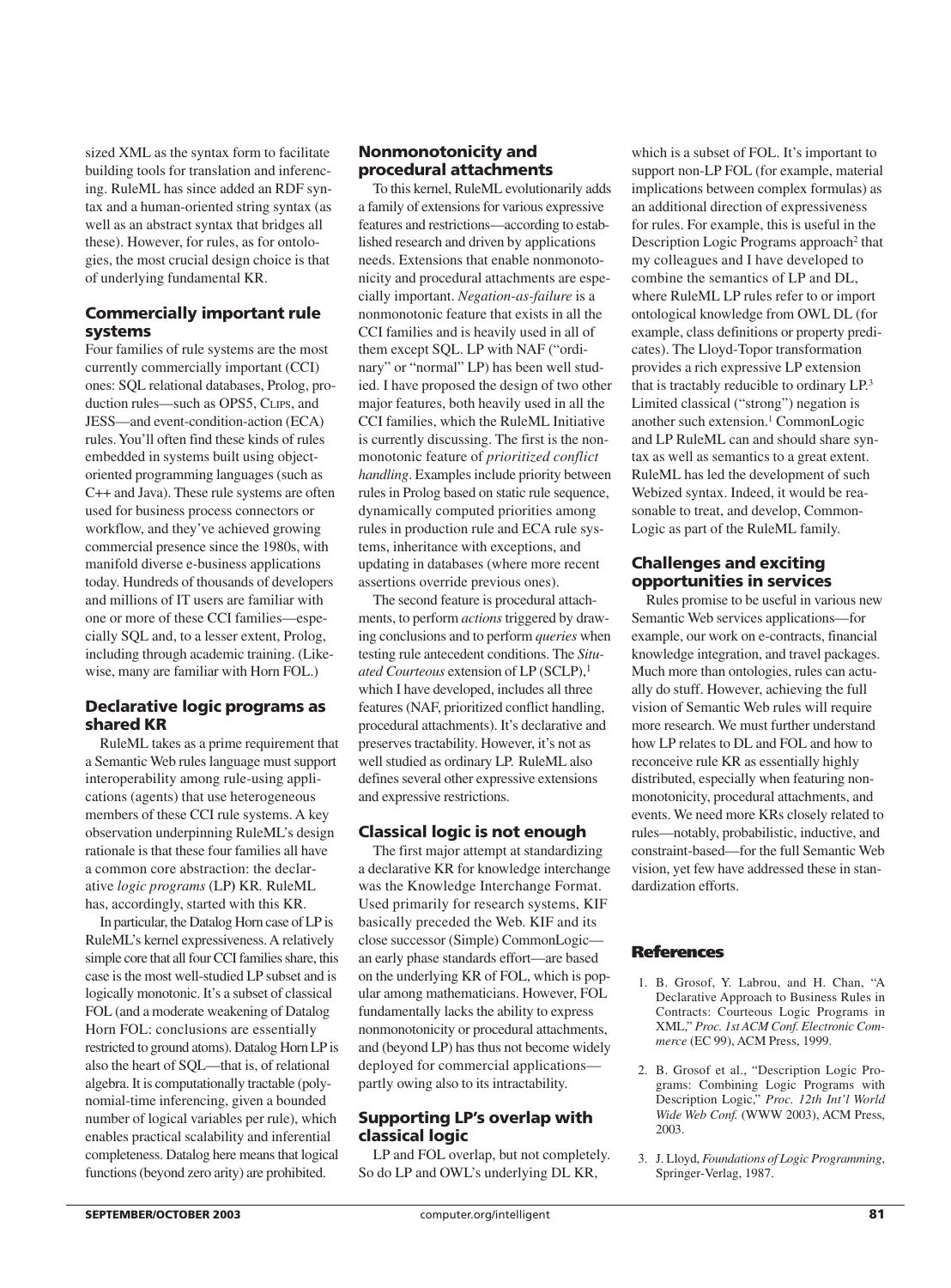

**Ian Horrocks** is a professor of computer science at the University of Manchester. Contact him at horrocks@cs.man.ac.uk or www.cs.man. ac.uk/~horrocks.



**Jürgen Angele** is the chief executive officer of Ontoprise GmbH, a semantic technologies provider. Contact him at angele@ontoprise.de.



**Stefan Decker** is senior research fellow and research cluster leader of the Semantic Web Cluster at the Digital Enterprise Research Institute, National University of Ireland, Galway and a research assistant professor at the University of Southern California Information Sciences Institute. Contact him at stefan@isi.edu or stefan@deri.ie.

#### **Seven Golden Rules for a Web Rule Language**

Gerd Wagner, *Eindhoven University of Technology*

Yes, we do need a Web rule language. Rules and rule markup languages such as RuleML will play an important role in the Semantic Web's success. Rule expressions will be used in Web applications for defining derived terms based on a taxonomy, specifying validation constraints, representing organizational policies and business rules, specifying a software agent's behavior, and many other purposes (see http://tmitwww.tm.tue. nl/staff/gwagner/myRuleML/What\_is\_a\_ rule.html). Rule markup languages will be the vehicle for using rules on the Web. They will let users deploy, execute, publish, and communicate rules, and also serve as a lingua franca for exchanging rules between different systems and tools.

In a narrow sense, a Web rule language is a concrete (XML-based) rule syntax. In a broader sense, it should have an abstract syntax as a common basis for defining various concrete sublanguages serving different purposes.

RuleML, in its current version 0.8, is insufficient as a general Web rule language. However, with some syntactic simplifications, it is a good starting point.

A Web rule language should have a for-

mal semantics. However, there might be language constructs, which don't have a formal semantics based on classical FOL but are needed to deal with certain practical problems. We should avoid two dangers related to this trade-off:

- Adopting practical language constructs (such as procedural attachments), that seem to be important and have some intuitive (but not formal) semantics, even though alternatives with formal (but nonstandard) semantics exist
- Paying too much attention to theoretical issues of standard FOL (see the sidebar for a definition of this and other acronyms), such as computational (asymptotic worst- case) complexity, decidability, and compactness

A Web rule language standardization effort should pay special attention to the concerns of the users of SQL and Prolog and to production rules (CLIPS, JESS, ILOG, and so on). It must let these users map their language's most important constructs. My general advice about such an effort is summarized in seven golden rules (GRs).

#### **GR 1: Relational databases are more important than FOL**

Many KR formalisms strictly (or blindly?) follow classical FOL and ignore the nonclassical inference features and rule







**Michael Kifer** is a professor with the department of computer science, State University of New York at Stony Brook. He has a PhD in Computer Science from the Hebrew University of Jersualem. His research interests include database systems, knowledge representation, and Web information systems. Contact him at kifer@cs. stonybrook.edu.

**Benjamin Grosof** is a Douglas Drane assistant professor in information technology at the MIT Sloan School of Management. Contact him at bgrosof@mit.edu.

**Gerd Wagner** is an assistant professor at the faculty of technology management, Eindhoven University of Technology, The Netherlands. He received a PhD in philosophy from the Free University of Berlin. His research interests include rulebased systems, business rules, foundational ontologies, agent-oriented modeling, and agent-based simulation. Contact him at g.wagner@tm.tue.nl; http:tmitwww.tm.tue.nl/staff/gwagner.

concepts, which have proved essential in relational databases such as three-valued connectives, nonmonotonic queries, and (state-changing) trigger rules. A Web rule language cannot afford to ignore these fundamental information-processing concepts, which require abandoning classical logic.

#### **GR 2: UML is more important than OWL**

UML represents a larger body of information, knowledge-modeling experience, and expertise than OWL does. UML includes an expressive language for integrity constraints. These constraint expressions also form a kind of rule (an integrity rule) and should be covered by a Web rule language. Remarkably, UML also provides more support for advanced ontological constructs. For example, it supports part-whole relationships (with aggregation and composition) and *powertypes* as classes whose instances are subclasses of another class (BiologicalSpecies and PassengerAircraft are examples of powertypes).

#### **GR 3: Rules are not implications**

Although an implication is an expression of a logical formula language, typically possessing a truth value, a derivation rule does not possess a truth value; instead, it generates derived sentences. Logics exist that don't have an implication connective